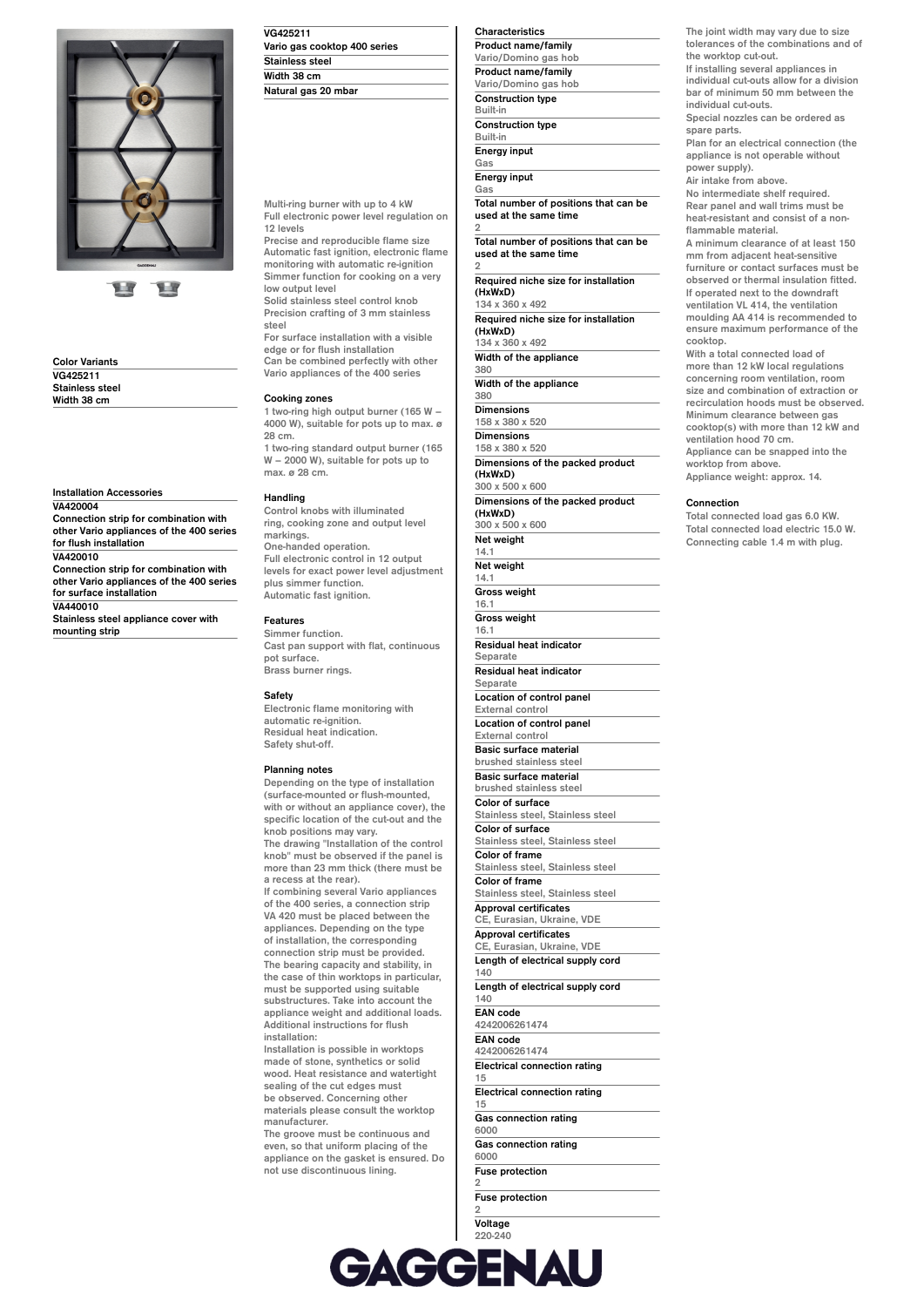| VG425211                     |  |
|------------------------------|--|
| Vario gas cooktop 400 series |  |
| <b>Stainless steel</b>       |  |
| Width 38 cm                  |  |
| Natural gas 20 mbar          |  |
| created on 2022-06-14        |  |

Page 2

### Installation of the control knob; flush installation



measurements in mm

Installation of the control knob; surface mounting



Installation with appliance cover, surface mounting



measurements in mm

Installation with appliance cover, flush mounting



A:  $3.5^{0.5}$ 

measurements in mm



A: When installing with appliance cover, take the deeper cut-out<br>into consideration (observe separate planning notes) measurements in mm



measurements in mm